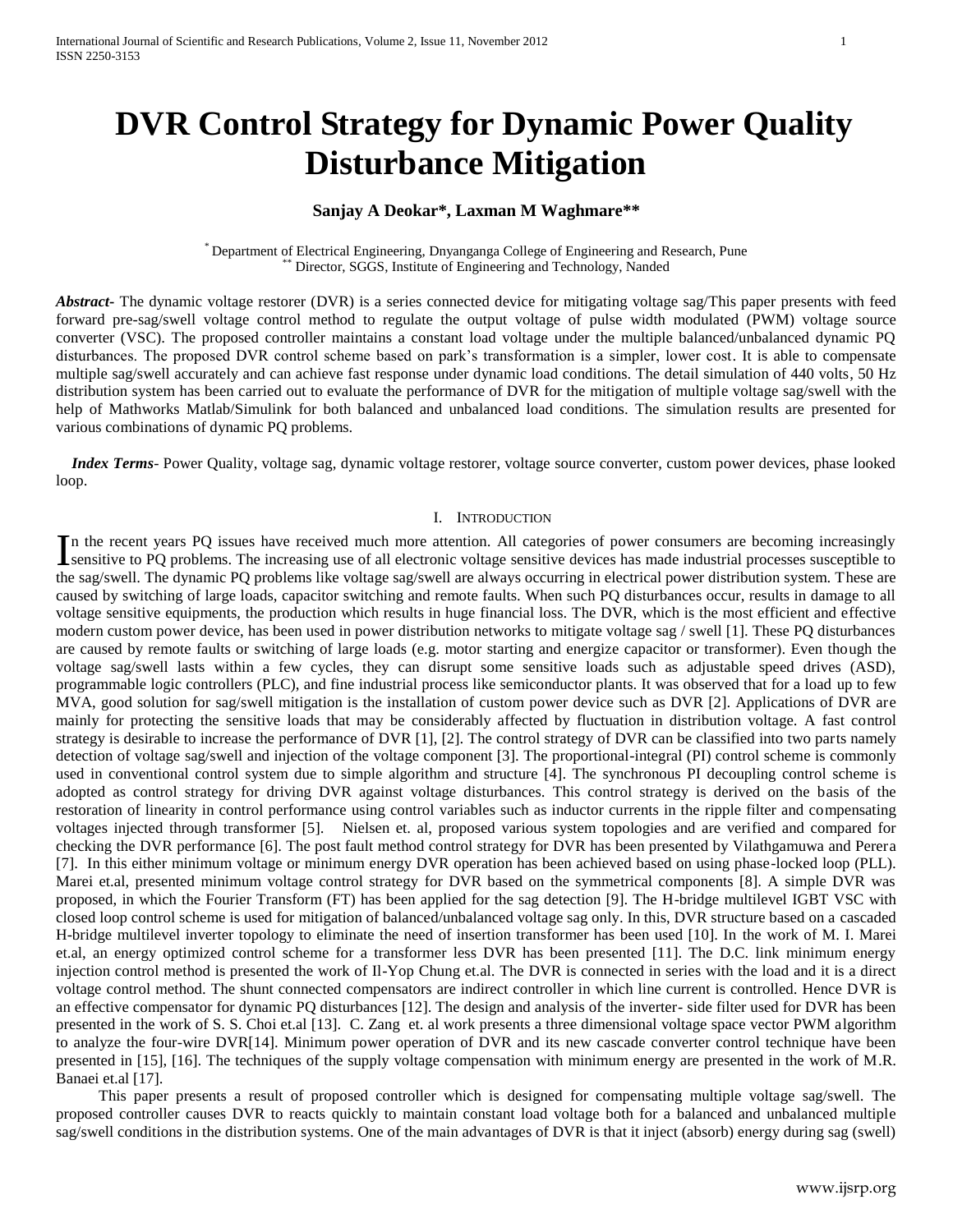#### II. DVR: A BRIEF REVIEW

 The concept of custom Power was introduced by N.G. Hingorani in 1995. Like Flexible AC Transmission Systems (FACTS) for a power transmissions system, the term custom power uses power electronics controllers in a distribution system, especially, to deal with various power quality problems [2]. The power electronic controllers that are used in the custom power solution can be a network reconfiguring type or a compensating type. The network reconfigurating devices are usually called switchgears which include current limiting, current breaking and current transferring devices. The compensating devices are used to compensate load power factor, unbalance conditions or to improve the power quality of supplied voltage. These devices are either connected in shunt or in series or a combination of both. This class of devices includes the distribution static compensator (D-STATCOM), DVR, and unified power quality conditioner (UPQC)[2]. DVR is the most efficient and effective modern custom power device used in power distribution networks. DVR is a recently proposed series connected solid state device that injects voltage into the system in order to regulate the load side voltage [2]. It is normally installed in a distribution system between the supply and the sensitive loads connected at the point of common coupling (PCC).

#### *A. Basic Configuration of DVR*

The schematic diagram of DVR system is shown in "Fig.1",. The DVR has mainly two parts, a) Power circuit b) Control circuit and PI controllers. Power circuit consists of voltage source converter (VSC), series connected injection transformer, passive filter and energy storage device. In DVR, control circuit is used to derive the parameters like magnitude, frequency and phase shift of the control signal that has to be injected through DVR. As per this control signal, an injected voltage is generated by the power circuit. The DVR corrects voltage sags/ swells for both balanced and unbalanced conditions to maintain the load voltage to sensitive loads within acceptable tolerances. The DVR is designed to mitigate voltage sags /swells of a various magnitude for various durations. As the connection of transformer in distribution network is of delta-star type, zero sequence voltage will not propagate through transformer; hence only restoration of positive sequence and compensation of negative sequence voltage is required [14]. The VSC utilizes insulated gate bipolar transistors (IGBTs). It is supplied from an energy source, and provides compensated AC voltage with the help of PWM modulator. A passive filter is used to suppress the switching harmonics and corrects the shape of voltage to be injected. Connection of DVR with the distribution line is made through an injection transformer that is connected in series with the line. The three single phase injection transformer is used to inject the missing voltage at the PCC. The D.C. link capacitor and energy storage battery injects or absorbs the required power to compensate the identified voltage sag/swell. An equivalent circuit diagram of the DVR and the principle of series injection for sag/swell compensation are shown in "Fig. 2",.



Figure 1. Schematic diagram of DVR System. The state of the state of the Figure 2. DVR equivalent circuit

The injected voltage by DVR is mathematically expressed by the following equation

$$
V_{hj(DVR)} = V_L + Z_L I_L - V_s \tag{1}
$$

Where,

 $V_L$  is the load voltage,  $V_s$  is supply voltage during sag and  $V_{inj(DVR)}$  is the voltage injected by DVR. Under normal voltage conditions, the load current can be written using the following equation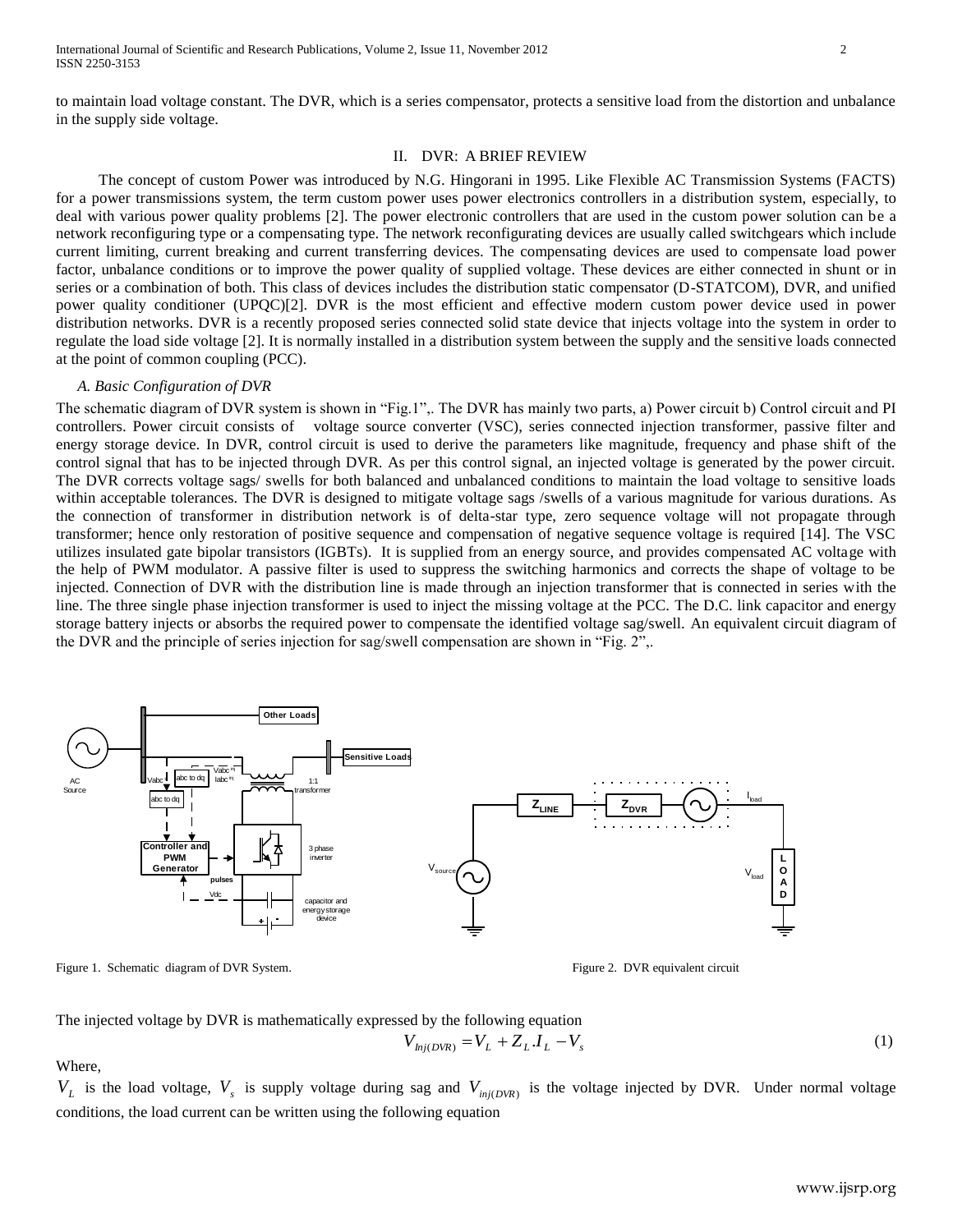International Journal of Scientific and Research Publications, Volume 2, Issue 11, November 2012 3 ISSN 2250-3153

$$
I_L = \frac{S_L}{V_L} = \frac{\left(P_L - jQ_L\right)}{V_L} \tag{2}
$$

Where,  $I_L$  is the load current, and  $P_L$ , and  $Q_L$  are the active and reactive power taken by the load respectively during a sag/swell. When DVR inject voltage, then the complex power is given by the following expression

$$
S_L = (S_s + S_{lnj})
$$
\n(3)

And the load current can be given by the following equation

$$
I_L = \left[ \left( P_s - jQ_s \right) + \left( P_{lnj} - jQ_{lnj} \right) \right] / V_L \tag{4}
$$

The vector diagram of the pre-sag voltage compensation is shown in "Fig. 3",. It shows the supply voltage vector during the pre-sag stage. The rotating phase angle (RPA)  $\theta_t$  is obtained from the phase locked-loop (PLL). This method is used to track the supply voltage continuously and it can compensate load voltage during sag to pre-sag conditions.



Figure 3. Compensation strategy of DVR for voltage sags. Figure 4. Compensation strategy of DVR for voltage swells.

The phasor diagram of pre-swell voltage compensation for different magnitude of swell is shown in "Fig", 4.

From the vector diagram, injected voltage magnitude by the DVR for sag and swell compensation is given by the equations (5) and (6) respectively.

$$
V_{inj} = \sqrt{V_L^2 - V_S^2 - 2V_L V_S \cos \theta_t}
$$
 (5)

$$
V_{inj} = \sqrt{V_S^2 - V_L^2 - 2V_L V_S \cos \theta}_t
$$
 (6)

In this mitigation method, load voltage can be compensated ideally but the injected active power cannot be controlled and is determined by external load conditions.

### III. DVR CONTROL STRATEGY

In order to mitigate the multiple voltage sag/swell, the PWM-based control scheme is implemented. This control system only measures the RMS voltage at supply side or load side and no reactive power tracking is required. The open-loop feed forward presag/swell voltage control method is used to restore the load voltage. A 440 volts distribution system is simulated using Mathworks Matlab/Simulink. The discrete proportional plus- integral (DPI) controller has been used in this open-loop feed forward control system to regulate output voltage of the PWM inverter. The measured voltages are given to the input of regulator unit which perform the function of  $abc - dqo$  and  $dqo - abc$  transform. The regulator also consists of discrete phased locked loop (DPLL), discrete proportional and integral controller (DPI). The DPLL is particularly used to detect amplitude and phase of +ve sequence components of the three phase source voltages. The DPLL must work satisfactorily under abnormal conditions in the power systems such as unbalanced voltage sags/ swells and frequency variations. The response time of the controller is also an important factor. The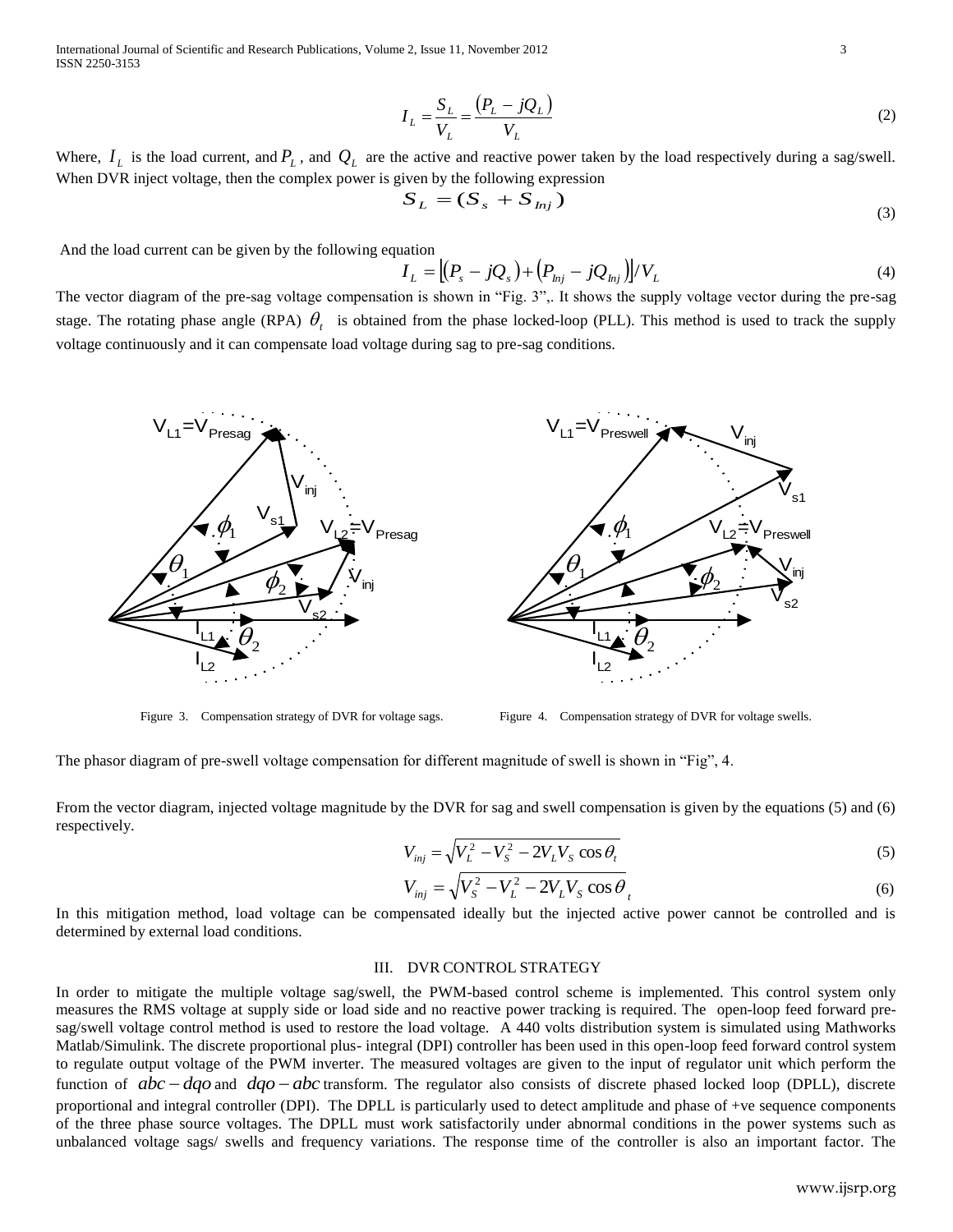controller parameters  $(K_p)$  and  $(K_i)$  are selected properly to fulfill this condition. The DPI controls this variable and the output of this DPI is the supply frequency. The DPI calculates source voltage angle by integrating the source frequency. When the measured supply voltages differ from the reference voltages (kept at 1p.u. constant value) then it gives signal to control unit to trigger the PWM controller for compensating supply voltage. The sag/swell is detected by measuring the error between *dqo* voltage of the supply voltage and the reference voltage. The d-component is set at rated value and q-component at zero. The park"s transformation  $(abc - dqo)$  has been used to convert stationary frame to rotating frame which can detect the phase angle and magnitude of supply voltages [2], [4]. This transformation method gives the voltage sag/swell depth (direct axis) and phase shift (quadrature axis) information with start and end time. The difference between reference and supply voltages is applied to PWM controlled VSC for injecting proper voltages in series with line by converting again this  $dqo - abc$  frame. These quantities are expressed as an instantaneous space vectors and zero sequence component is ignored for simplicity. The park"s transformation method is based on error between supply voltage events and reference voltage. This error is used as a modification signal that allows generating a communication pattern for the self commutating IGBT"S VSC. The commutation pattern is generated by using the sinusoidal PWM techniques to control VSC. The DPLL is synchronized with supply voltages to provide the synchronous reference required by the  $abc - dqo$  transformation. The control strategy for DVR is shown in "Fig.5",.



Figure 5. Control scheme for PWM inverter

The PWM inverter can effectively reduce the output voltage distortion and achieve fast dynamic response [7]. As DPI is used in the proposed controller, its sampling frequency can be given by the following relations [11], [12].

 $F_s = 1/T_s$ , where  $T_s$  is the sampling time.

In order to remove errors in non-linearity, noise in the measurements, the DPI is proposed in the controller. The proportional  $(K_p)$ 

and integral  $(K_i)$  voltage controller gain can be calculated using the following relations [17].

 $K_p = C_f / T_s$ ,  $K_i = K_i T_s / T_i$ , where  $C_f$  is the LC filter capacitance.

The DPI controller is a controller which drives IGBT inverter based on difference between the output and the desired set point and the integral of that errors are determined. The main aim of controller is to keep voltage at PCC constant. Hence voltage injected by the DVR is given by the following equation [12], [17].

$$
V_{DVR}^{dq} = V_L^{dq} - V_{Synchronous}^{dq}
$$
 (7)

Where  $V_{synchronous}^{dq}$  is synchronous reference frame supply voltage,  $V_L^{dq}$  is load reference voltage and  $V_{DVR}^{dq}$  is missing voltage injected through series connected transformer by the DVR.

The RPA  $\theta_t$  obtained from the PLL is provided to the PWM generator to generate desired firing sequences. The firing pulses for VSC have to be synchronized to the supply/load voltage. Under non-disturbance steady state condition, the voltage injected by VSC leads the supply/load voltage by the control angle  $\alpha$ . This synchronization is achieved by a PLL whose output is the phase angle of the bus /supply voltage. The RPA  $\theta_t$  obtained from the PLL and voltage reference from the synchronous frame is compared with the instantaneous voltages of the utility to obtain PWM controlled signal. The output of the regulator represents the modulating signal that drives the PWM inverter. The proposed control system measures supply voltage and no reactive power measurement is required. The VSC switching strategy is based on a sinusoidal PWM technique which offers good response and simple to understand. This PWM technique is an efficient one, because high switching frequencies can be used to improve the efficiency of the converter without incurring significant switching losses. The sinusoidal voltage is phase modulated by means of RPA  $\theta_t$  and are represented by the following equations

$$
V_a = \sin(\omega_0 t + \theta) \tag{8}
$$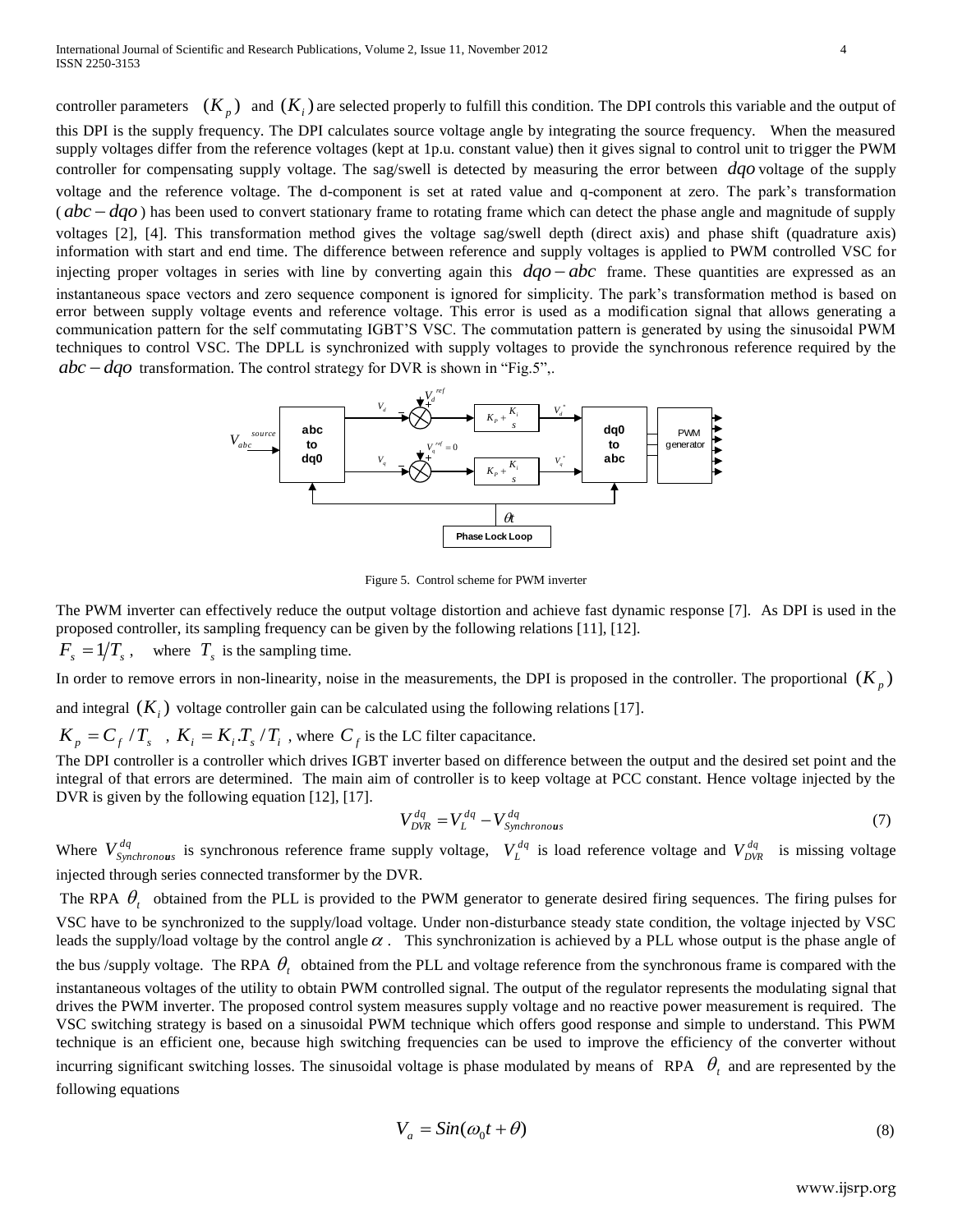International Journal of Scientific and Research Publications, Volume 2, Issue 11, November 2012 5 ISSN 2250-3153

$$
V_b = \sin(\omega_0 t + \theta - 2\pi/3) \tag{9}
$$

$$
V_c = \sin(\omega_0 t + \theta + 2\pi/3) \tag{10}
$$

In this  $\omega_0 t$  is the supply frequency in radians/sec. This control strategy converts the voltage from  $abc$  synchronous frame to  $dqo$ rotating reference frame in which zero phase sequence component is ignored for simplicity. The *dqo* rotating reference quantities are represented by the following equations

$$
V_0 = 1/3(V_a + V_b + V_c) = 0\tag{11}
$$

$$
V_d = 2/3[(V_a \sin \theta + V_b \sin(\theta - 2\pi/3 + V_c \sin(\theta + 2\pi/3))]
$$
 (12)

$$
V_q = 2/3[(V_a \sin \theta + V_b \sin(\theta + 2\pi/3) + V_c \sin(\theta - 2\pi/3)]
$$
\n(13)

Converting balanced three phase voltages  $V_a$ ,  $V_b$  and  $V_c$ , two constant voltages  $V_d$  and  $V_q$  are obtained and controlled by DPI controller. The voltages at PCC can be obtained using the following equation

$$
V_{PCC}(d,q) = \sqrt{3/2}V \begin{pmatrix} \sin(\theta_t) \\ -\cos(\theta_t) \end{pmatrix}
$$
 (14)

Where  $\theta_t = \omega_0 t + \Delta \theta = \omega_0 t + (\theta_s - \theta_d)$ 

In this  $\Delta\theta$  is the rotating phase angle of the base voltage which is difference between the supply voltage and direct axis rotating phase angle. The main parameters of the sinusoidal PWM scheme are the amplitude modulation index ( *m* ) of the signal, and the frequency modulation index of the triangular signal. By setting the modulation index ( $m$ ), constant, the output voltage  $V_d$  is controlled by PWM controller. The amplitude index is kept fixed at 1p.u. in order to obtain the highest fundamental voltage component  $V_d$  at the VSC output.

#### IV. SIMULATION RESULTS

A 440V, 50Hz, power distribution system configuration is simulated using Mathworks Matlab/Simulink to study the effectiveness and response of suggested DVR control strategy under different supply disturbances. The experimental power distribution system parameters and other constant values are listed in Table 1. A DVR is connected to the system through a series transformer with a transformation turns ratio equal to 1:1. The DVR operation is based on three phase voltage PWM inverter with LC output filter to remove high frequency voltage components. An inductive nature *R*-*L* load (*R* =200Ω, *L* =1microh) is considered. The simulation results for the both balanced and unbalanced cases of sags/swells are shown below.

TABLE I. EXPERIMENTAL SYSTEM PARAMETERS FOR SIMULATIONS

| <b>Parameters</b>              | <b>Designed Values</b> |
|--------------------------------|------------------------|
| Supply Voltage(Vs)             | 440V                   |
| Supply frequency $(F)$         | 50Hz                   |
| Load Resistance (R)            | $200$ ohm              |
| Load inductance (L)            | 1microhenery           |
| Filter inductance (LF)         | 2microhenery           |
| Filter Capacitance(LF)         | 300microfarad          |
| Proportional Gain(Kp)          | 0.4                    |
| Integral Gain(Ki)              | 500                    |
| Sampling Time(Ts)              | 2microsec.             |
| Carrier frequency(KHz)         | 2KHz                   |
| $DC$ link voltage $(V)$        | 250V                   |
| Circuit breaker resistance (R) | $0.001$ ohm            |
| Series Transformer Turns Ratio | 1:1                    |

#### *A. Balanced Multiple Voltage sag*

The "Fig.6", shows response of DVR for a balanced multiple voltage sag. In this, 40% and 20% multiple voltage sags are initiated at 0.05s and 0.25sec respectively. It can be seen, from the results, that the DVR is able to produce the required compensating voltage components for different phases rapidly and help to maintain a balanced and constant load voltage (The load voltage is always kept at 440 volts RMS value.). In the case of voltage sag, which is a condition of a temporary reduction in supply voltage, the DVR injects an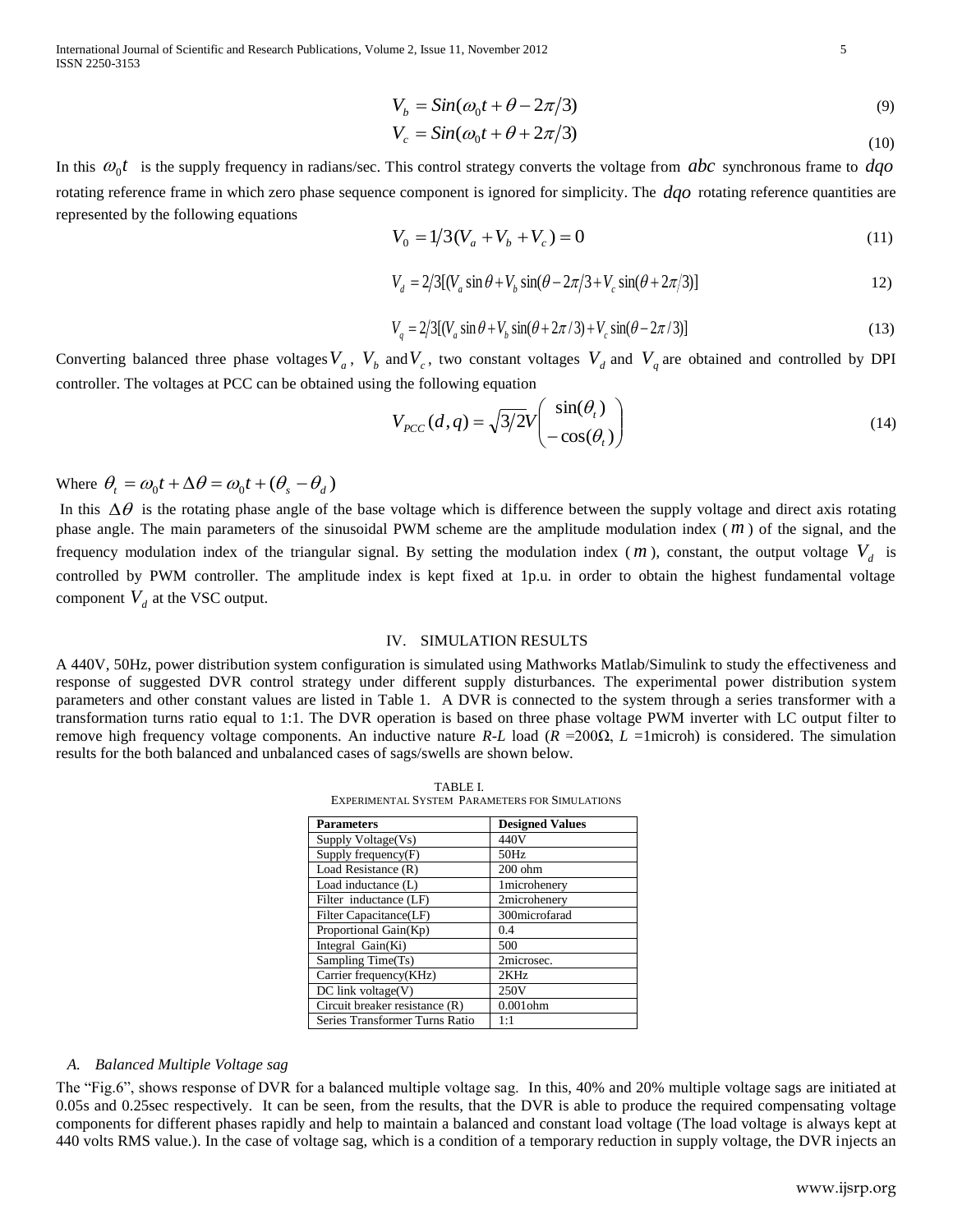equal positive voltage component in all three phases, which are in phase with the supply voltage to correct it. For unbalanced conditions, the DVR injects an appropriate unbalanced three-phase voltage components positive or negative depending on whether the condition is an unbalanced voltage sag or unbalanced voltage swell.



Figure 6. Simulation result of DVR response to balanced multiple voltage sags (a) supply voltage, (b) DVR injected voltage, (c) load voltage,(d) load current.

# *B Unbalabced Multiple Voltage Sag*

The simulation results of DVR response to the unbalanced multiple voltage sag is shown in "Fig.7",. Only in R phase of three phase voltages "40% and 20% sag is created for a durations of 0.1seconds for a different time periods. As in the balanced voltage sag, the proposed control method drives the DVR to compensate for unbalanced voltage sags. During load rejection also the DVR is able to quickly injecting the required unbalanced voltage component to maintain load voltage at it nominal value.



Figure 7. Simulation result of DVR response to an unbalanced multiple voltage sags (a) supply voltage, (b) DVR injected voltage, (c) load voltage,(d) load current.

### *C Balanced Multiple Voltage Swell*

"Fig.8", gives simulation results of DVR response for a balanced multiple voltage swell. In this simulation balanced multiple voltage swell is created i.e. 60% and 30% for duration of 0.1 second. For a multiple voltage swell case, which is a condition of a temporary increase in supply voltage, the DVR injects an equal negative voltage in all three phases. This injected voltage is always in anti-phase (180 degree opposite) with the supply voltage. During multiple swells also, DVR reacts quickly and maintains voltages at PCC constant.

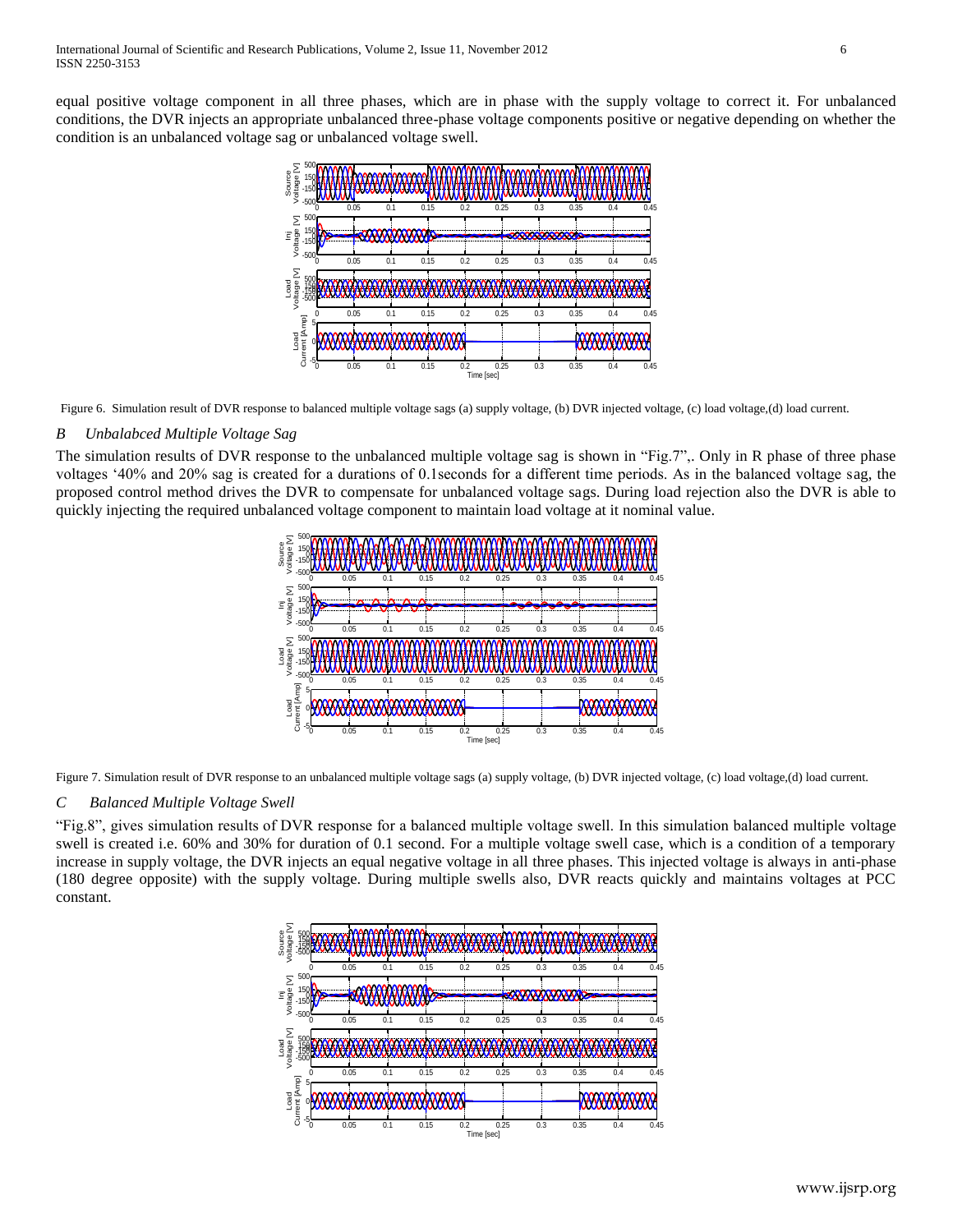Figure 8. Simulation result of DVR response to balanced multiple voltage swell (a) supply voltage, (b) DVR injected voltage, (c) load voltage,(d) load current.

### *D Unbalanced Multiple Voltage Swell*

"Fig.9", gives **s**imulation results of DVR response to the unbalanced multiple voltage swell. In this simulation, 60% and 30% unbalanced swell is initiated at 0.05 second and at 0.25second respectively in R phase only. In this type of PQ disturbances also, proposed control method drive DVR effectively and is able to compensate load voltage correctly.

# *E Balanced Multiple Voltage Sags/Swells*

"Fig.10", gives **s**imulation results of DVR response to the balanced multiple voltage sag/swell. In this simulation 40% sag is generated for a 0.05 second durations and multiple swells are generated (i.e.30% and 40%) during 0.15second to 0.2second and from 0.25second to 0.35second. In this case also, proposed DVR mitigate these PQ disturbances effectively.



Figure 9. Simulation results of DVR response to unbalanced multiple voltage swell (a) supply voltage, (b) DVR injected voltage, (c) load voltage,(d) load current.



Figure 10. Simulation results of DVR response to balanced multiple voltage sag/swell (a) supply voltage, (b) DVR injected voltage, (c) load voltage,(d) load current.

# *F Unbalanced Multiple Voltage Sag/Swell*

"Fig.11", gives **s**imulation results of DVR response to the unbalanced multiple voltage sag/swell in one phase of three phase systems. In this case 40% and 20% sag is initiated in phase R at 0.05 second and 0.25second respectively. In Y phase of the same system, 40% and 20% swell is initiated during the same durations. The DVR react quickly for this PQ disturbance also.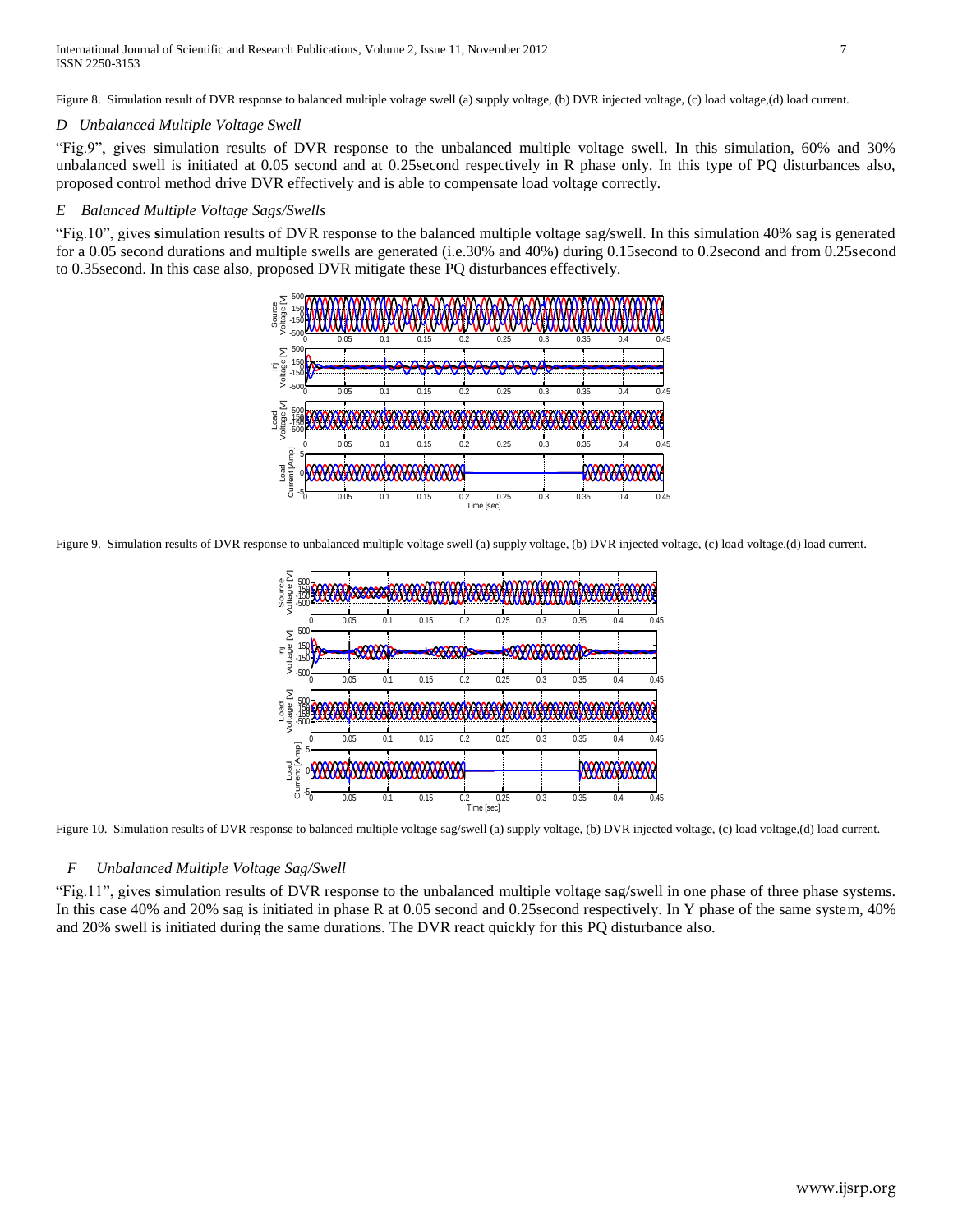

Figure 11. Simulation results of DVR response to unbalanced multiple voltage sag/swell (a) supply voltage, (b) DVR injected voltage, (c) load voltage,(d) load current.

#### V. PERFORMANCE COMPARISION OF PROPOSED DVR

In Wang et.al. work [10], H-bridge multilevel IGBT VSC is used. For detection of sag/swell,  $abc - dqo$  rotating frame parks transformation has been used. The controller based on closed loop control scheme is used for mitigation of balanced/unbalanced sag only. It is particularly suitable for high power applications. In the proposed DVR control strategy, six pulse, three legs IGBT ,VSC is used. The feed forward open loop voltage control method is used for mitigation of multiple balanced as well as unbalanced sag/swell magnitude. It is simple and fast except. In the proposed method even though open loop feed forward method is used, it can mitigate balanced and unbalanced multiple voltage sag/swell for various combinations. The DVR response time of the proposed control strategy is less than one cycle (>2msec). Before application of DVR, the simulated load current total harmonic distortion (THD) was in the range of 12 to 14% in all phases for balanced/unbalanced three phase load conditions. After compensation using DVR, the current THD has been reduced in the range of 3.2% to 4.4% and the voltage THD reduces from 2.1% to 1.2%.

#### VI. CONCLUSIONS

 The modeling and simulation of proposed DVR in mitigating multiple voltage sags/swells is presented. A controller based on a feed-foreword technique is used to trigger the switches of an inverter using a Pulse Width Modulation (PWM) scheme. The presented controller strategy uses the d-q-0 rotating reference frame i.e parks transformation, as it offers higher accuracy as compared to other techniques. In the case of voltage sag/swells, the DVR injects an equal positive/negative voltage component in all three phases to compensate for the supply system. It is also observed that if the sag on one phase results in a swell on another phase, such PQ disturbances in the distribution system is also compensated effectively by the proposed control strategy .

#### **REFERENCES**

- [1] A. Ghosh,and G. Ledwich, *"Power Quality Enhancement using Custom Power Devices."* Kluwer Academic Publishers, United States America(USA), 2002.
- [2] N. G. Hingorani,"Introducing Custom Power." *IEEE Spectrum*,vol. 32, no.6, pp. 41-48, 1995.
- [3] D. M. Vilathgamuwa, A. A. D. R. Perera, and S. S. Choi, "Performance improvement of the dynamic voltage restorer with closed-loop load voltage and current mode control," *IEEE Trans. On Power Electronics,* vol.17, pp. 824-834, 2002.
- [4] A. Ghosh, A. K. Jindal and A. Joshi, "Inverter control using output feedback for power compensating devices," ,*Conference on Convergent Technologies for Asia-Pacific Region(TENCON 2003),* pp.48-52, 2003.
- [5] H. Awad, J. Svensson and M. H. Bollen, "Static series compensator for voltage dips mitigation," *IEEE Bologna PowerTech Conf, Bologna,* 2003.
- [6] J. G. Nielsen, F. Blaabjerg, "A detailed comparison of system topologies for dynamic voltage restorers,"*IEEE Trans. Industrial Appllication,* vol.41, pp. 1272- 1280, 2005.
- [7] D. M. Vilathgamuwa, A. A. D. R. Perera, S. S. Choi,"Voltage sag compensation with energy optimized dynamic voltage restorer*," IEEE Trans. Power Delivery,* vol. 18 ,pp. 928-936, 2003.
- [8] M. I. Marei, E. F. El-Saadany, M. M. A. Salama, "A new approach to control DVR based on symmetrical components estimation," *IEEE Trans. Power Delivery*,vol. 22, pp. 2017-2024, 2007.
- [9] I. Tarek, E. F. EI-Shennawy, A. -M. Moussa and M. A. EI-Gammal, "A Dynamic Voltage Restorer for Voltage Sag Mitigation in a Refinery with Induction Motors Loads,"*American J. of Engineering and Applied Sciences* ,vol.3, no.1, pp. 144-151, 2010.
- [10] N. H. Woodley, L. Morgan, and A. Sundaram, "Experience
- with an inverter-based dynamic voltage restorer, *IEEE Trans. Power Delivery*, vol. 14, no. 3, p. 1181, Aug. 1999.
- [11] Electric Power Systems Research*,* vol. 83, pp. 110-118, 2012.. Marei, Ayman B. Eltantawy and Ahmed EI-Sattar, J Pedra, "An energy optimized control scheme for a transformerless DVR," *Electric Power Systems Research,* vol. 83, pp. 110-118, 2012.
- [12] Il-Yop Chung, Dong-Jun Won, Sang-Yong Park, Seung-II Moon and Jong-Keun Park, "The DC link energy control method in dynamic voltage restorer system," *Electric Power Systems Research,* vol. 25, pp. 525-531, 2003.
- [13] S. S. Choi, D. M. Vilathgamuwa, and B.H. Li, "Design and analysis of the inverter- side filter used in the dynamic voltage restorer," *IEEE Trans. On Power Delivery,* vol.17, no.3, 2002.
- [14] C. Zhan, A. Arulampalam, N. Jenkins,"Four-wire dynamic voltage restorer based on a three dimensional voltage space vector PWM algorithm," *IEEE Trans. On Power Electronics,* vol.18, no.4, 2003.